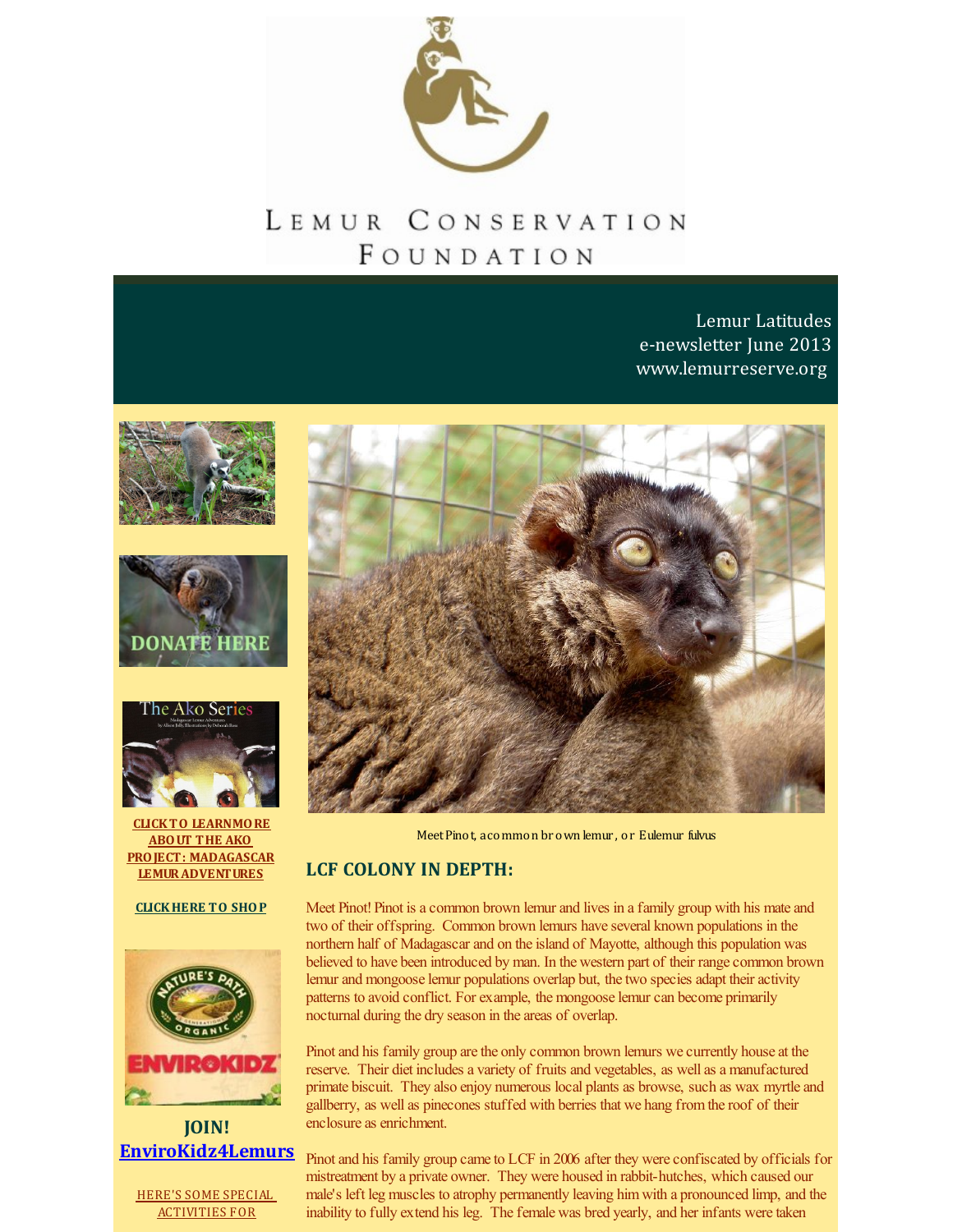#### "ENVIROKIDZ" TO LEARN ABOUT LEMURS!

Your purchase of 'Leapin Lemurs' cereal and 'Choco Peanut Drizzle Rice Bars' from Nature's Path helps support conservation programs like the AKO Project.

away and sold within the pet trade at a very young age.

It is not our policy to 'rescue' animals. We are a conservation and research institution and not a rehabilitation center. An exception was made for this group. Brown lemurs are our special focus, and having a population of this species here at the reserve is important for behavioral research purposes.

Would you like to learn more about [Common](http://www.lemurreserve.org/ourcolony.html) Brown Lemurs? CLICK HERE to visit our web site.

#### **LCF [WEB](http://www.lemurreserve.org) SITE**

#### **FIND US ON [FACEBOOK](http://www.facebook.com/LemurConservation)**

#### **CLICK HERE TO SHOP LCF ON [AMAZON](http://r20.rs6.net/tn.jsp?f=001VwqLnWVsT0vE0t27suLUyh3Rtc1QIGhHU10qbQ8__SGvmPro4zHj_HHc4IUBZHUgPnEwMmfdA4FRgJWRdhT_o4mH5jAPADDME4EsrcsTQrhdvAHmrn1MkTUcD2MN8Z0KNUjk5gO1KZXA7nZEzMAtg58zjO87B3o-CPA-wsIgxlzb5AKZONxSk13IBQgcipzNWdbDIX9n6j3l4sX-KCozlg==&c=&ch=)**





## **CONSERVATION IS OUR MIDDLE NAME!**

Do you try to conserve water? Have you ever tried a rain barrel?

It's that time of year again in South Florida... yes the rainy season is upon us here at LCF. Our staff uses 55 gallon drums to collect the rain water fromour gutters.

We currently have over 100 gallons of water on "tap" that we use to wash toys, water our browse garden and plants in the animal holding areas.

After the rain is collected in our rain barrels we connect a hose to a spout at the bottom. Simply opening a valve releases the water.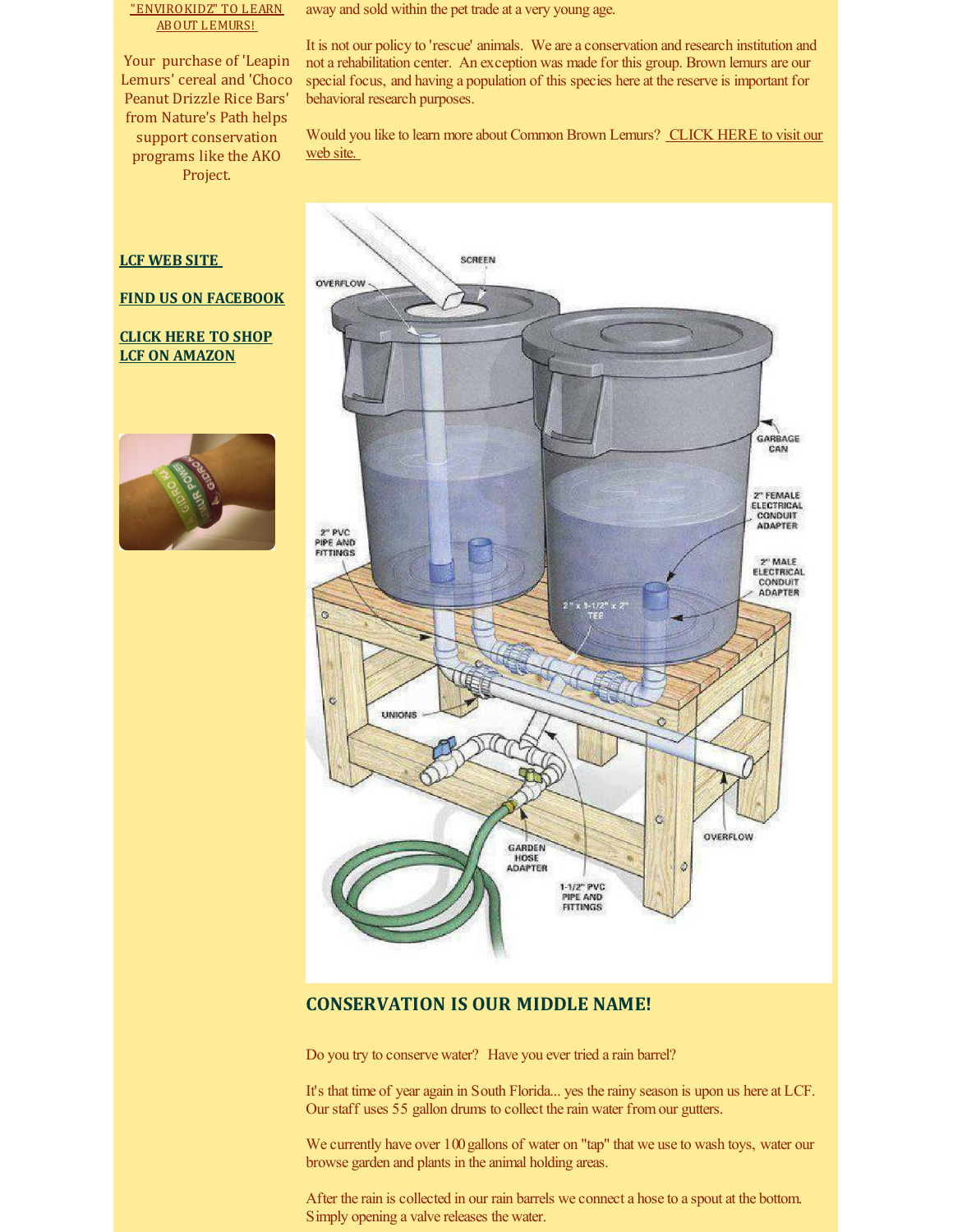Here is a sketch of a similar system if you are interested in collecting the rain water at home.

It's one more easy, EVERY DAY CONSERVATION tip to conserve one of nature's most precious resources.



**HOW WOULD YOU LIKE TO GET INVOLVED AT LCF?**

Would you like to be a volunteer at the reserve? Maybe you would like to host an event for us in your community? Are you a runner? Would you like to organize a team to run for LCF?

Let us know how you would like to get involved! Here are some ideas - we can't wait to hear from you! CLICK HERE FOR WAYS TO GET [INVOLVED](http://r20.rs6.net/tn.jsp?f=001VwqLnWVsT0vE0t27suLUyh3Rtc1QIGhHU10qbQ8__SGvmPro4zHj_Em_BHHfO8LlbPRqc55UgxfdafL5ZcKugIef_fNpMQf0plQZdmInPXKG4PHSgOf1adl97NgQ6-A2rsEIiSZeOShQl-fYxYclSJOW2LM8QLS4SnGMI8bnmqEcu5CsiNQ-HGhf3H39a9b0vN396akkw1h5VpoF5lgvMY7A4bn_WqKG1DiNpc49xVJ_1YvLZjoGN4s3tWBnfGhY&c=&ch=)



## **ANSELL AND THE TWINS CLOSE-UP**

The ring tailed lemur twins are doing very well. We still do not know the sex of the infants since there has been no need for staff to intervene as their mother